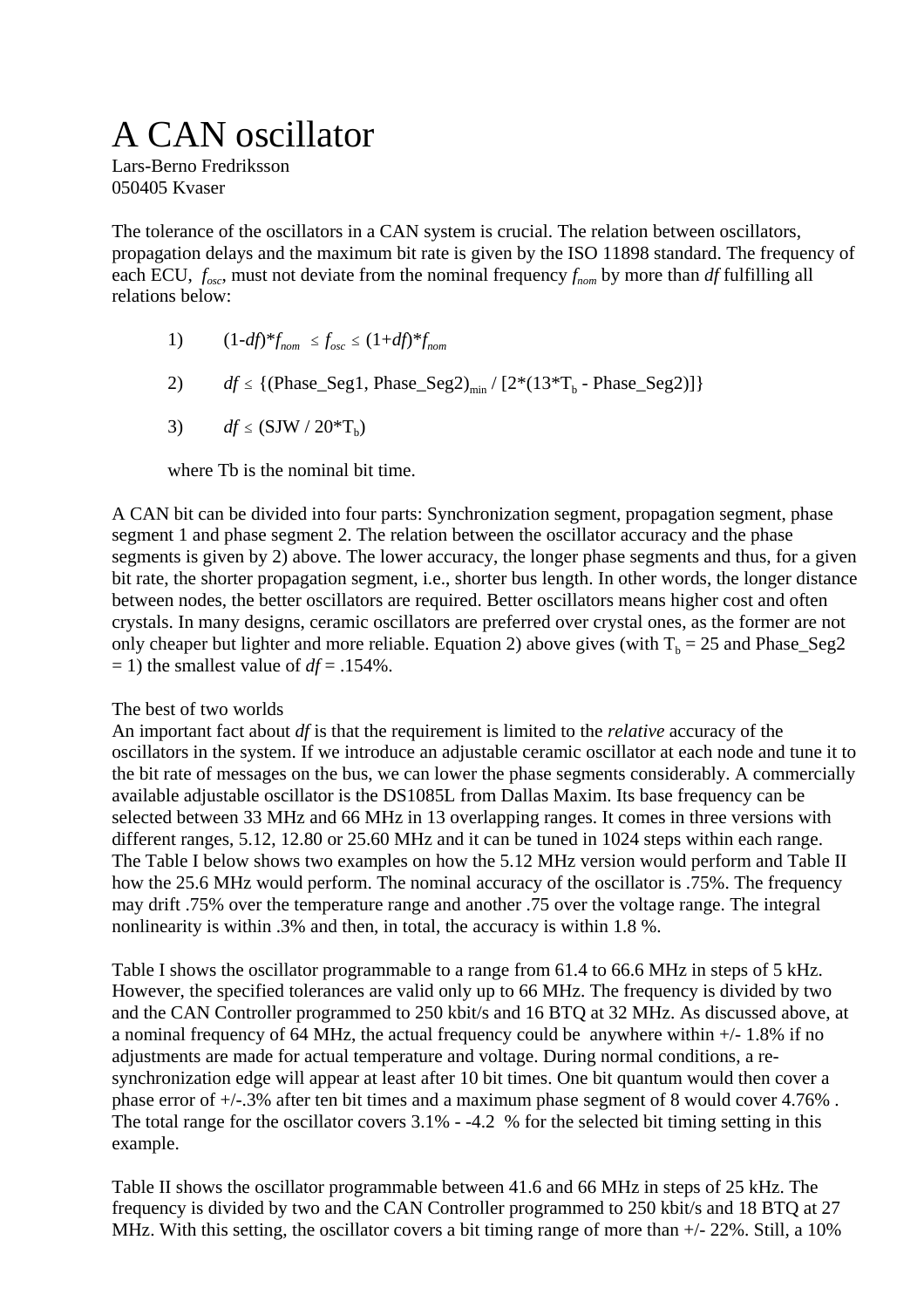of BTQ is covered by 12 steps and the resolution is good enough to compensate for a one bit time quantum phase adjustment in the hundredth bit of a message. With the same bit timing setting, the bit rate could be changed from 200 to 300 bit/s by adjusting the frequency.

The exercises above with a commercially available adjustable silicon oscillator at less than 3 USD in 1k quantities makes it worthwhile to think about a chip that could adjust itself to the bit rate on a CAN bus. One part would be similar to the discussed oscillator and another part similar to a CAN controller. The example of 250 kbit/s is ad hoc and the 25 MHz steps were chosen as it is offered by the existing component. Yet by choosing 62.5, 125, 250 and 500 as nominal bit rates, almost the whole range from 50 kbit/s to 1 Mbit/s could be covered. To fill the gaps, 87.5, 175, 300 and 600 could be selected with a bit time setting of 20 BTQ and 28 MHz nominal frequency for 350 kbit/s. Table III shows that this would give an overlap and with two CAN Controllers, it would be possible to scan a CAN bus for any bit rate between 50 kbit/s and 1 Mbit/s in only 9 steps requiring only 9 messages on the bus. Most probably it is possible to optimize the oscillator and the nominal bit rate to make it even faster. Once the nominal bit rate is found, the oscillator can be tuned to the existing bit rate good enough to have only two BTQ for the time seg 2. This would maximize the allowable cable length in a system for a given bit rate or maximize the bandwidth for a given network.

### Construction of a CAN oscillator

Figure 1 shows the construction of a CAN oscillator in principle. The variable silicon oscillator 1 could have similar properties as the DS1085L. A careful analysis of the complete concept may show that there is a different set of specifications that would make a more cost efficient design. The oscillator is connected to a simple CAN Controller 2 that is permanently configured into listen only mode, i.e., no ACK bit is produced and it is only connected to the RX line. It has a bit stream processor 3, a counter 4 with capture registers, one or more filters 5 and one or more bit timing registers 6. The filter and bit timing register can be programmed through a serial interface 7 from a micro controller 8. The CAN oscillator is connected to the CANbus by the preferably integrated transceiver TC which is connected to an ordinary CAN Controller CC by the RX and TX lines. The CAN oscillator is connected to the RX line and has a clock output 9 to the CC that also might clock the micro controller. The oscillator is connected to the CAN controller by two output lines 10 and 11 activated when the CAN Controller makes a synch jump. When the falling edge comes too early, output 10 is activated to increase the oscillator frequency and if the edge comes too late, output 11 is engaged to lower the frequency.

#### Additional features

A reference frequency input 12 would be good to have for tuning the oscillator. GPS is an obvious reference and some GPS modules provide a 10 kHz output synchronous with the Epoch signal which can be identified in the square wave stream. A small CPU 13 with some RAM and flash, connected to the serial interface would make the oscillator more flexible. It can be optimized to work with the CAN Controller part and some additional features may be offered, e.g., pulse generation and reception for measuring and diagnostic purposes. Then a TX connection 14 is added. For measuring purposes it is essential that SOF and ACK signals can trigger capture registers connected to the counter 4.

#### Higher Layer Protocol requirements

The CAN oscillator can be used in very many ways. The simplest way is to have no rules at all. Then an arbitrary node will be the first to transmit and the others will synchronize on the first message. In CAN Kingdom, the first messages are from the King and we have then automatically a kind of frequency master. One or more specific messages can be selected as reference messages. Then the CAN oscillator should synchronize only on messages that fits the filter(s) 5. If the higher layer protocol allows a schedule that guarantees no collisions with the reference messages, the whole message can be used for synchronization. If not, the id field may be excluded to gain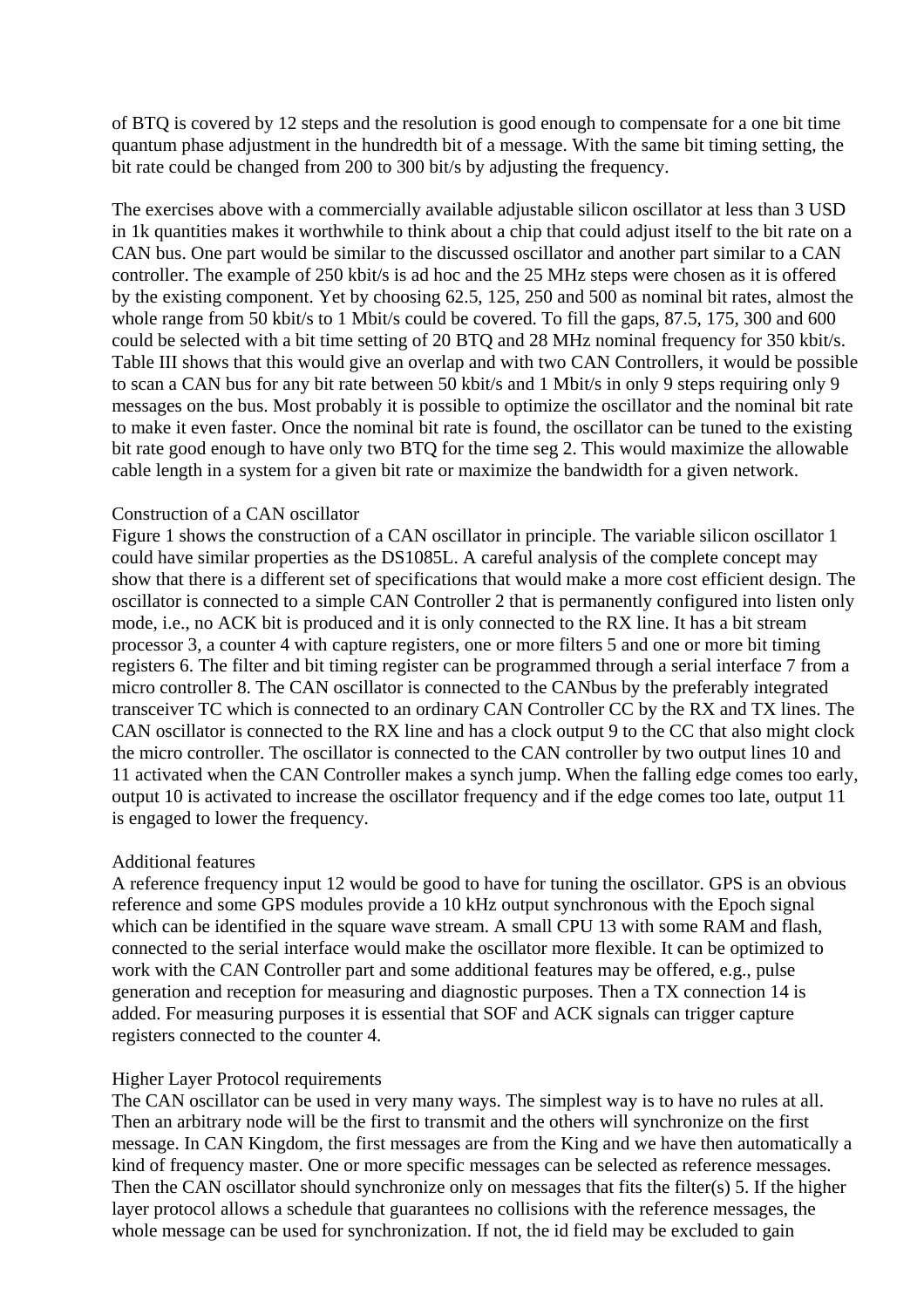maximum accuracy.

## Further investigations

Here only the basic ideas are described. Further investigations should be done for an optimal design. Some areas are suggested below:

- 1. What would it take to make a CAN oscillator that could auto-baud at any frequency within the CAN spec.?
- 2. How does the relative frequency accuracy of the nodes depend on nominal tolerances (absolute, temp, power and aging) and busload?
- 3. What are the requirements on a CAN oscillator that should support a variable bit rate? An example of application could be an engine control system where every node in the system should be synchronized to the position of the engine shaft.
- 4. What is the relation between the production cost of a chip and the different tolerances and process technology?

| Table I                                           |          |            |        |                |           |                           |  |
|---------------------------------------------------|----------|------------|--------|----------------|-----------|---------------------------|--|
| Oscillator frequency range 61.4 - 66.0 (66.6) MHz |          |            |        |                |           |                           |  |
| Frequenc                                          | Bit rate | #          | ns/BTQ | $\mu$ s/bit    | Time      | <b>Note</b>               |  |
| y                                                 | kbit/s   | <b>BTQ</b> |        |                | deviation |                           |  |
| <b>MHz</b>                                        |          |            |        |                | ns        |                           |  |
| 30.7                                              | 239.8438 |            | 260.59 | 4.1693811      | 169.38    | $-4.2%$                   |  |
|                                                   |          |            |        |                |           |                           |  |
| 31.9                                              | 249.2188 |            | 250.78 | 4.0125392      | 12.54     | $-0.3\%$ , $-40$ steps    |  |
|                                                   |          |            |        |                |           |                           |  |
| 31.99                                             | 249.9219 |            |        | 4.0012504      | 1.25      | $-.03%$                   |  |
| 31.9925                                           | 249.9414 |            |        | 4.0009377      | 0.94      |                           |  |
| 31.995                                            | 249.9609 |            |        | 4.0006251      | 0.63      |                           |  |
| 31.9975                                           | 249.9805 |            |        | 4.0003125      | 0.31      |                           |  |
| 32                                                | 250.0000 | 16         | 250.00 | $\overline{4}$ | 0.00      | 78 ppm/step               |  |
| 32.0025                                           | 250.0195 |            |        | 3.9996875      | $-0.31$   | ( <i>min. df</i> = .154%) |  |
| 32.005                                            | 250.0391 |            |        | 3.9993751      | $-0.62$   |                           |  |
| 32.0075                                           | 250.0586 |            |        | 3.9990627      | $-0.94$   |                           |  |
| 32.01                                             | 250.0781 |            |        | 3.9987504      | $-1.25$   | .03%                      |  |
|                                                   |          |            |        |                |           |                           |  |
| 32.1                                              | 250.7813 |            | 249.22 | 3.9875389      | $-12.46$  | .3%, $+40$ steps          |  |
|                                                   |          |            |        |                |           |                           |  |
| 33                                                | 257.8125 |            | 242.42 | 3.8787879      | $-121.21$ | 3.1%                      |  |
|                                                   |          |            |        |                |           |                           |  |
| (33.3)                                            | 260.1563 |            | 240.24 | 3.8438438      | $-156.16$ | $4.1\%$ )                 |  |